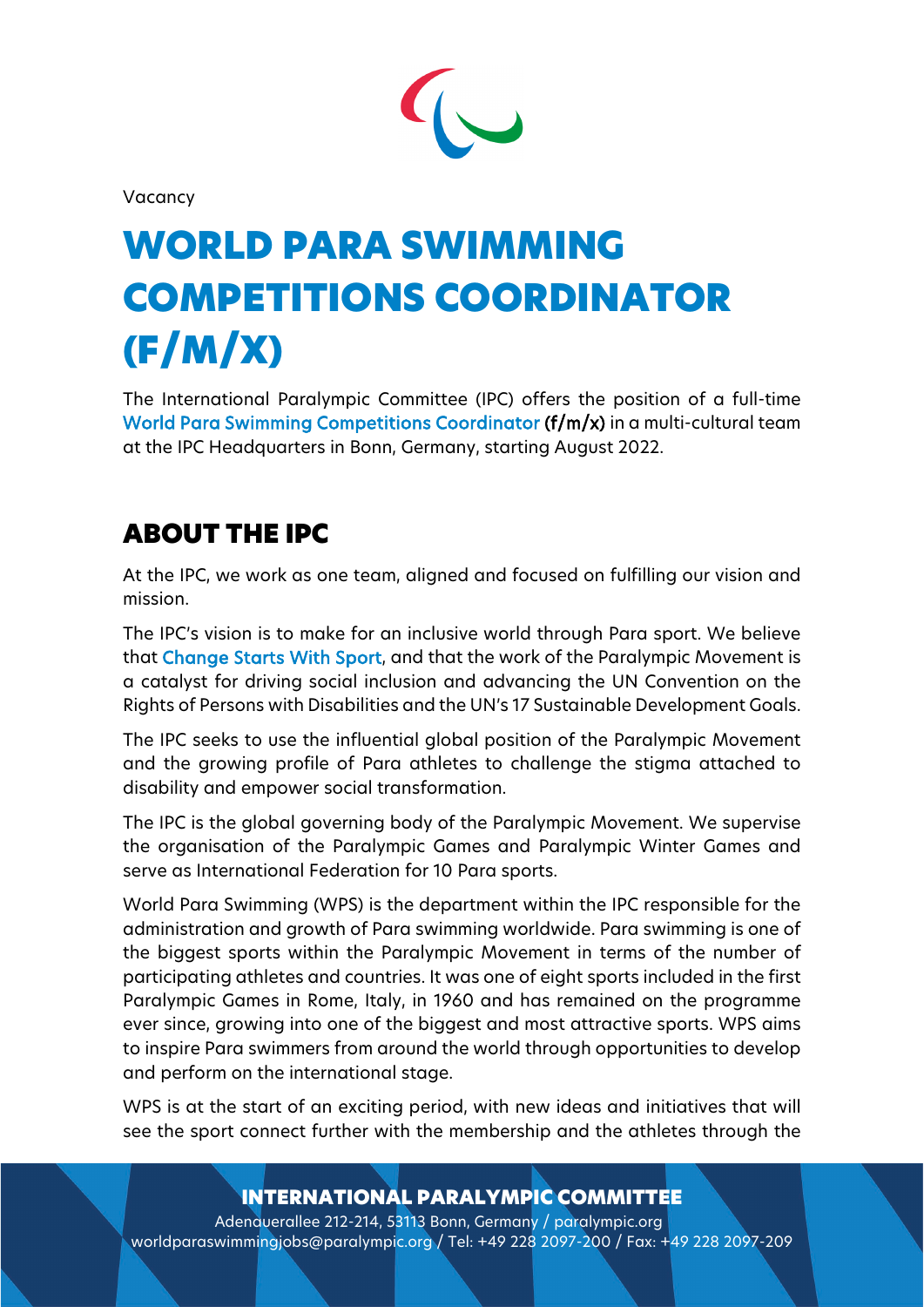expansion of the World Series, the rollout of a Learn to Swim programme, and the Manchester 2023 World Championships.

## ROLE

The World Para Swimming Competitions Coordinator will be supporting the delivery of the WPS global competition portfolio.

#### Core responsibilities include:

- Supporting LOCs in the planning and delivery of WPS sanctioned competitions and championships;
- Maintaining the WPS competition calendar and handling the process for competition approvals;
- Maintaining the world and regional rankings;
- Coordinating the appointment of technical officials and monitoring their performance;
- Maintaining the Sports Database Management System (SDMS) and the WPS website;
- Supporting the development of competition technical requirements;
- Liaising with all National Paralympic Committees, National Federations, LOCs, and other stakeholders on competition related queries; and
- Providing assistance in the delivery of WPS World Series and major competitions.

#### Core requirements include:

- A strong work ethic with a positive, 'can do' attitude, humility, and a passion for providing Para athletes with opportunities to showcase their abilities;
- Excellent organisational & administrative skills, and able to work across multiple projects and maintain deadlines in a fast paced environment;
- Confident and able to maintain positive attitude when under pressure and long working days in the lead-up and during competitions;
- Able to work in an international, multi-cultural environment, with respect and in the spirit of collaboration;
- Exceptional written and verbal communication and interpersonal skills;
- Relevant experience or equivalent university degree in sport management, event management, or similar; and
- Ability to travel internationally as required.

## INTERNATIONAL PARALYMPIC COMMITTEE

Adenauerallee 212-214, 53113 Bonn, Germany / paralympic.org worldparasportsjobs@paralympic.org / Tel: +49 228 2097-200 / Fax: +49 228 2097-209